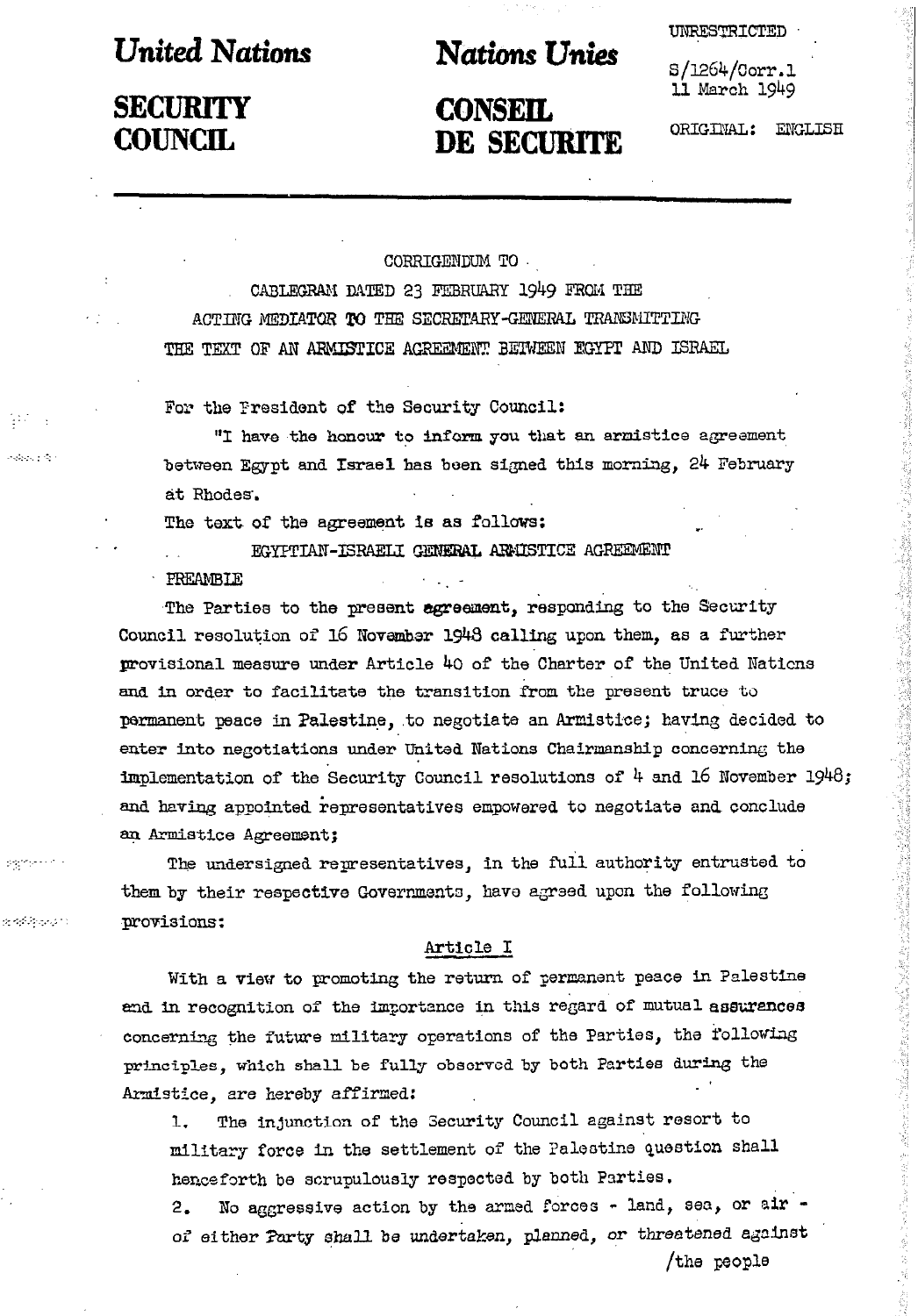> the people or the armed forces of the other; it being understood that the use of the term "planned" in this context has no bearing on normal staff planning as generally practiced in military organizations. The right of each Party to its security and freedom from fear  $3.$ of attack by the armed forces of the other shall be fully respected. 4. The establishment of an armistice between the armed forces of the two Parties is accepted as an indispensable step toward the liquidation of armed conflict and the restoration of peace in Palestine;

#### Article II

In pursuance of the foregoing principles and of the resolutions of ı. the Security Council of 4 and 16 November 1948, a general armistice between the armed forces of the two Parties - land, sea and air - is hereby established.

No element of the land. sea or air military or para-military forces  $2.$ of either Party, including non-regular forces, shall commit any warlike or hostile act against the military or para-military forces of the other Party, or against civilians in territory under the control of that Party; or shall advance beyond or pass over for any purpose whatsoever the Armistice Demarcation Line set forth in Article VI of this Agreement except as provided in Article III of this Agreement; and elsewhere shall not violate the international frontier; or enter into or pass through the air space of the other Party or through the waters within three miles of the coastline of the other Party.

### Article III

In pursuance of the Security Council's resolution of 4 November  $1948$ , l. and with a view to the implementation of the Security Council's resolution of 16 November 1948, the Egyptian Military Forces in the AL FALUJA area shall be withdrawn.

 $2.1$ This withdrawal shall begin on the day after that which follows the signing of this Agreement, at 0500 hours GMT, and shall be beyond the Egypt-Palestine frontier.

The withdrawal shall be under the supervision of the United Nations  $3.$ and in accordance with the Plan of Withdrawal set forth in Annex I to this Agroement.

### Article IV

With specific reference to the implementation of the resolutions of the Security Council of 4 and 16 November 1948, the following principles and purposes are affirmed:

The principle that no military or political advantage should be  $\mathbf{1}_{\bullet}$ gained under the truce ordered by the Security Council is recognized.

 $/2$ . It is also

 $600\log\alpha\approx 3$ 

والمالين ووما

را لايونوپونو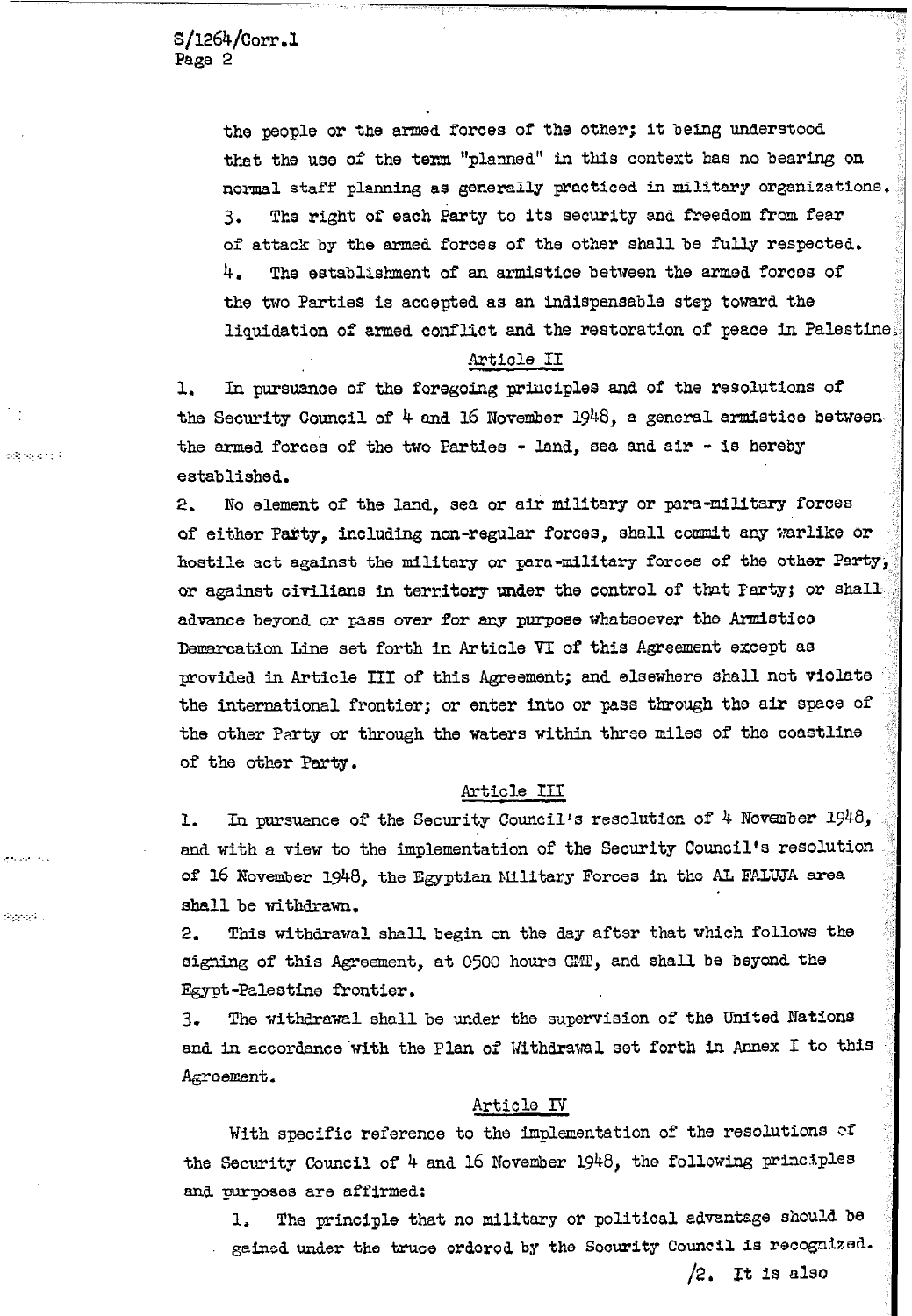It is also recognized that the basic purposes and spirit of the  $2.1$ Armistice would not be served by the restoration of previously held military positions, changes from those now held other than as specifically provided for in this Agreement, or by the advance of the military forces of either side beyond positions held at the time this Armistice Agreement is signed.

It is further recognized that rights, claims or interests of a  $3<sub>1</sub>$ non-military character in the area of Palestine covered by this Agreement may be asserted by either Party, and that these, by mutual agreement being excluded from the Armistice negotiations, shall be, at the discretion of the Parties, the subject of later settlement. It is emphasized that it is not the purpose of this Agreement to establish, to recognize, to strengthen, or to weaken or nullify, in any way, any territorial, custodial or other rights, claims or interests which may be asserted by either Party in the area of Palestine or any part or locality thereof covered by this Agreement, whether such asserted rights, claims or interests derive from Security Council resolutions, including the resolution of 4 November 1948 and the Memorandum of 13 November 1948 for its implementation, or from any other source. The provisions of this Agreement are dictated exclusively by military considerations and are valid only for the period of the Armistice.

#### Article V

The line described in Article VI of this Agreement shall be designated  $\mathbf{L}$ as the Armistice Demarcation Line and is delineated in pursuance of the purpose and intent of the resolutions of the Security Council of 4 and 16 November 1948.

The Armistice Demarcation Line is not to be construed in any sense  $2.$ as a political or territorial boundary, and is delineated without prejudice to rights, claims and positions of either Party to the Armistice as regards ultimate settlement of the Palestine question.

The basic purpose of the Armistice Demarcation Line is to delineate  $3.3$ the line beyond which the armed forces of the respective Parties shall not more except as provided in Article III of this Agreement.

Rules and regulations of the armed forces of the Parties, which 4. prohibit civilians from crossing the fighting lines or entering the area between the lines, shall remain in effect after the signing of this Agreement with application to the Armistice Demarcation Line defined in Article VI.

والمستناة والمتعاطي والمتعاد

r i sko

Article VI

医马克里斯 医阿拉伯氏试验检尿道试验检尿道 医皮膜炎 医皮膜炎 医前缀 医前缀 医前缀 医前缀 医前缀 医阿拉伯氏病 医白细胞 医假皮膜炎 医前列腺 计数据 医中间的 医前列腺 医前列腺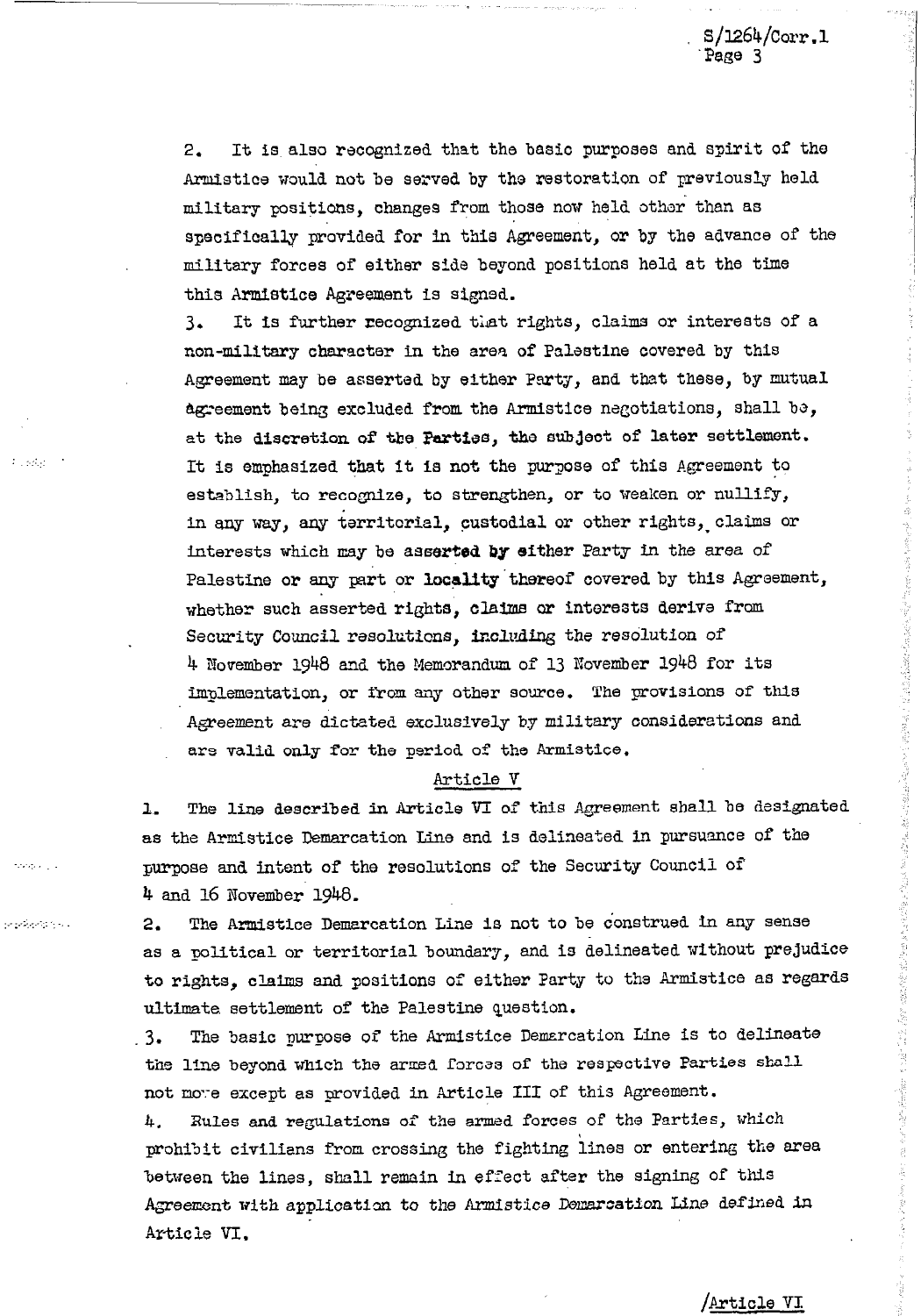### Article VI

1. In the GAZA-RAFAB area the Armistice Demarcation Line shall be as delineated in paragraph 2.B (i) of the Memorandum of 13 November 1948 on the implementation of the Security Council resolution of 4 November 1948, namely by a line from the coast at the mouth of Wadi Qhsi in an easterly direction through Deir Suneid and across the Gaza-Al Majdal Highway to a point 3 kilometres east of the Highway, then in a southerly direction parallel to the Gaza-Al Majdal Highway, and continuing thus to the Egyptian frontier.

2. Within this line Egyptian forces shall nowhere advance beyond their present positions, and this shall include Beit Hanun and its surrounding area from which Israeli forces shall be withdrawn to north of the Armistice Demarcation Line, and any other positions within the line delineated in paragraph 1 which shall be evacuated by Israeli forces as set forth in paragraph 3.

3. Israeli outposts, each limited to platoon strength, may be maintained in this area at the following points: Dair Suneid, on the north side of the Wadi ( $MR$  10751090); 700 x SW of Sa'ad (MR 10500982); Sulphur Quarries (MR 09870924); Tall-Jamma (MR 09720887); and KH AL Ma'in (MR 09320821). The Israeli outpost maintained at the Cemetery (MR 08160723) shall be evacuated on the day after that which follows the signing of this Agreement. The Israeli outpost at Hill 79 (MB 10451017) shall be evacuated not later than four weeks following the day on which this Agreement is signed. Following the evacuation of the above outposts, new Israeli outposts may be establishe at  $MR$  08360700, and at a point due east of Hill 79 east of the Armistic $\alpha$ Demarcation Line.

4. In the BETHIEHEM-HEBRON area, wherever positions are held by Egyptian forces, the provisions of this Agreement shall apply to the forces of both Parties in each such locality, except that the demarcation of the Armistice Line and reciprocal arrangements for withdrawal and reduction of forces shall be undertaken in such manner as may be decided by the Parties, at such time as an Armistice Agreement may be concluded covering military forces in that area other than those of the Parties to this Agreement, or sooner at the Will of the Parties.

#### Art**icle** VII

1. It is recognized by the Parties to this Agreement that in certain sectors of the total area involved, the prcximity of the forces of a third prty not covered by this Agreement makes impractical the full application of all provisions of the Agreement to such sectors. For this reason alone, therefore, and pending the conclusion of an Armistice Agreement in place

/of the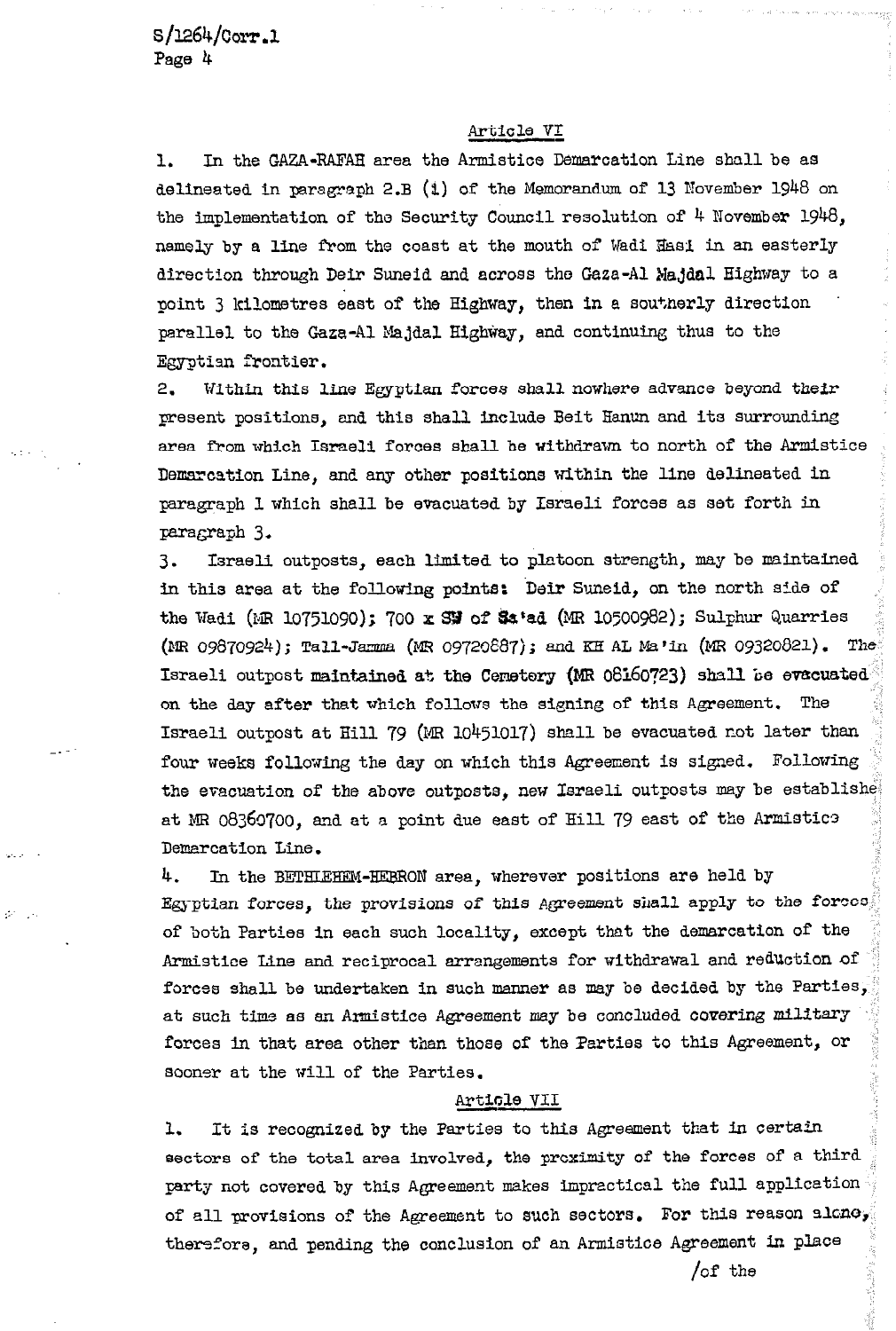of the existing trues with that third party, the provisions of this Agreement relating to reciprocal reduction and withdrawal of forces shall apply only to the western front and not to the eastern front.

The areas comprising the western and eastern fronts shall be as defined  $2.5$ by the United Nations Chief of Staff of the Truce Supervision Organization. on the basis of the deployment of forces against each other and past military activity or the future cossibility thereof in the area. This definition of the western and eastern from's is set forth in Annex II of this Agreement.

In the area of the wastern front under Egyptian control, Egyptian 3. defensive forces only may be maintained. All other Egyptian forces shall be withdrawn from this area to a point or points no further east than El Arish-Abou Aoueigils.

In the area of the western front under Israeli control, Israeli 4. defensive forces only, which shall be based on the settlements, may be maintained. All other Israeli forces shall be withdrawn from this area to a point or points north of the line delincated in paragraph 2.A of the Memorandum of 13 November 1948 on the implementation of the resolution of the Security Council of 4 November 1948.

The defensive forces referred to in paragraphs 3 and 4 above shall 5. be as defined in Annex III to this Agreement.

### Article VIII

1. The area comprising the village of El Auja and vicinity, as defined in paragraph 2 of this Article, shall be demiliterized, and both Egyptian and Israeli armed forces shall be totally excluded therefrom. The Chairman of the Mixed Armistice Commission established in Article X of this Agreement and United Nations Observers attached to the Commission shall be responsible for ensuring the full implementation of this provision. The area thus demilitarized shall be as follows: From a point on  $2.$ the Egypt-Palestine frontier five (5) kilometres northwest of the intersection Rafah-El Auja road and the frontier (MR 08750468), southeast to Khashm El Mamdud (MR 09650414), thence southeast to Hill 405 (iR 10730235), thence southwest to a point on the Egypt-Palestine frontier five (5) kilometres southeast of the intersection of the old railway tracks and the frontier (MR C9950145), thence returning northwest along the Expot-Palestine frontier to the point of origin.

On the Egyptian side of the frontior, facing the El Auja area, no  $3.$ Egyptian defensive positions shall be closer to El Auja than El Qouseima and Abou Aousinila.

4. The road Thom-Qouseima-Auja shall not be employed by any military

/forces

gawago s

ł.

office proposed

 $5.36 (3.81)$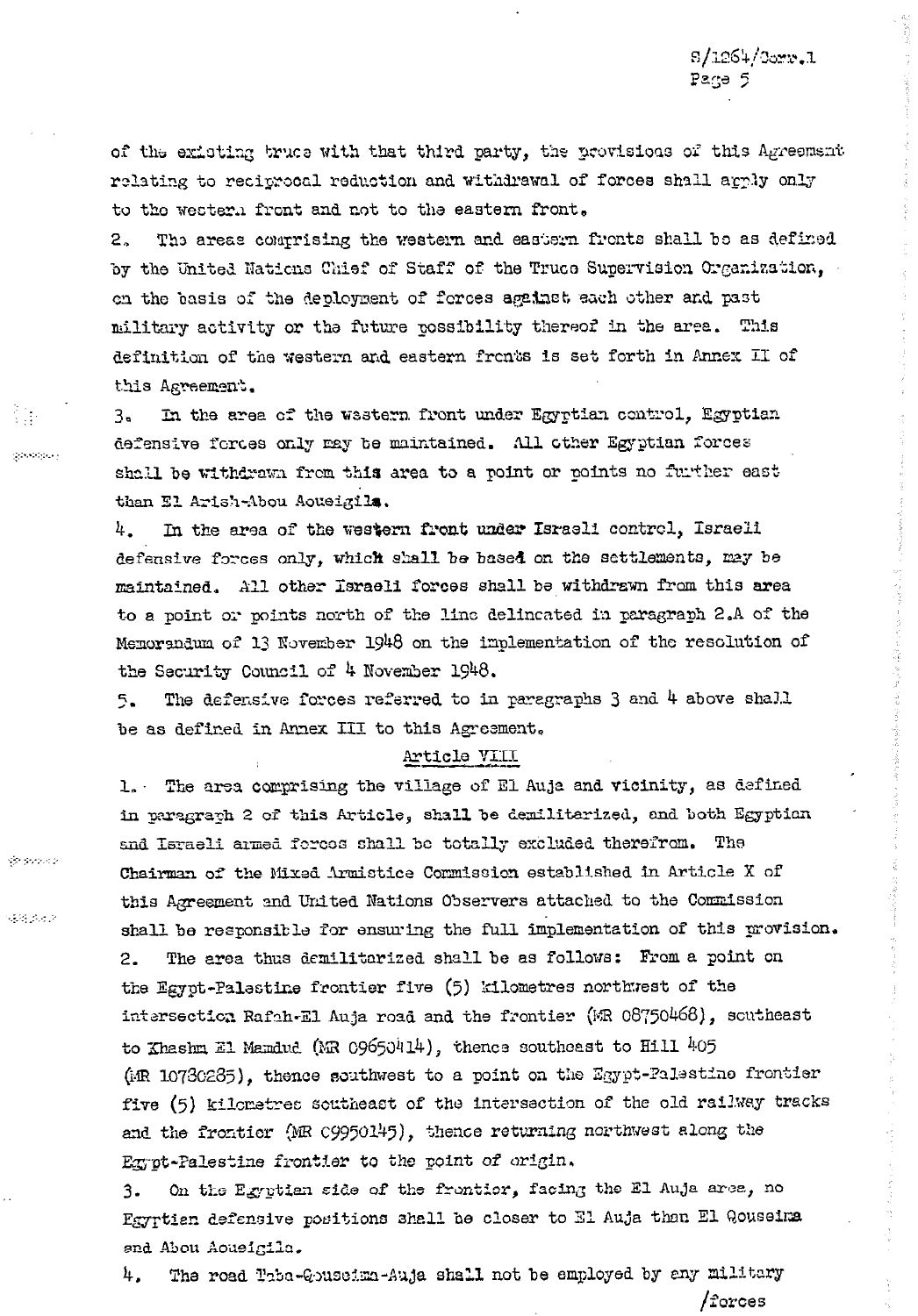forces whatsoever for the purpose of entering Palestine.

The movement of armed forces of either Party to this Agreement into 5. any part of the area defined in paragraph 2 of this Article, for any purpose, or failure by either Party to respect or fulfil any of the other provisions of this Article, when confirmed by the United Nations representatives, shall constitute a flagrant violation of this Agreement.

#### Article IX

All prisoners of war detained by either Party to this Agreement and belonging to the armed forces. regular or irregular, of the other Party shall be exchanged as follows:

The exchange of prisoners of war shall be under United Nations ı. supervision and control throughout. The exchange shall begin within ten days after the signing of this Agreement and shall be completed not later than twenty-one days following. Upon the signing of this Agreement, the Chairman of the Mixed Armistice Commission established in Article X of this Agreement, in consultation with the appropriate military authorities of the Parties, shall formulate a plan for the exchange of prisoners of war within the above period, defining the date and places of exchange and all other relevant details.

Prisoners of war against whom a penal prosecution may be pending, 2. as well as those sentenced for crime or other offense, shall be included in this exchange of prisoners.

All articles of personal use, valuables, letters, documents, 3. identification marks, and other personal effects of whatever nature, belonging to prisoners of war who are being exchanged, shall be returned to them, or, if they have escaped or died, to the Party to whose armed forces they belonged.

All matters not specifically regulated in this Agreement shall 4. be decided in accordance with the urinciples laid down in the International Convention Relating to the Treatment of Prisoners of War, signed at Geneva on 27 July 1929.

The Mixed Armistice Commission established in Article X of this 5. Agreement shall assume responsibility for locating missing persons, whether military or civilian, within the areas controlled by each Party, to facilitate their expeditious exchange. Each Party undertakes to extend to the Commission full co-operation and assistance in the discharge of this function.

/Party

#### Article X

The execution of the provisions of this Agreement shall be supervised ı. by a Mixed Armistice Commission composed of seven members, of whom each

Replacement

나는 사

وأروس والمراوي وأوالج

SSK Same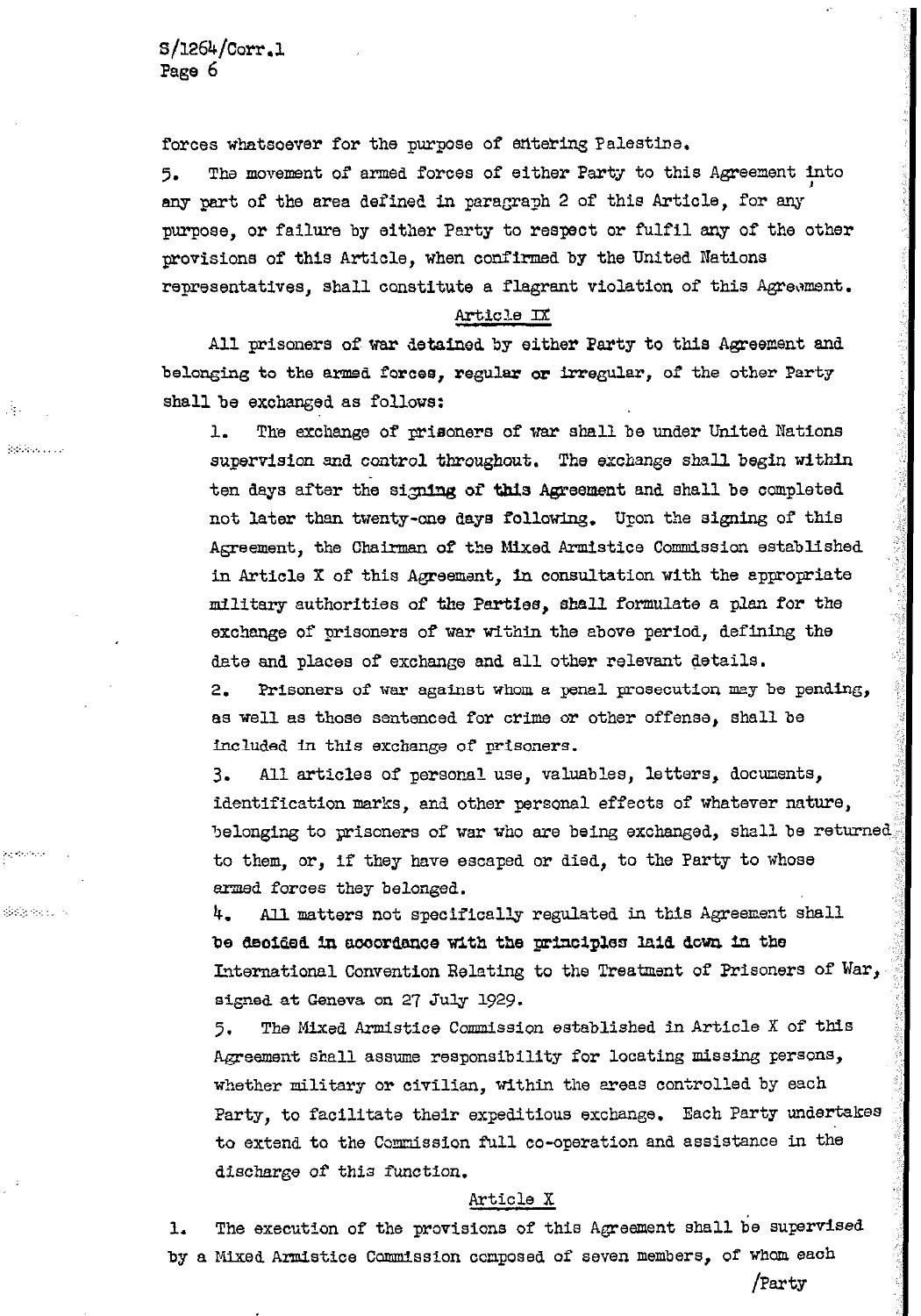Party to this Agreement shall designate three, and whose Chairman shall be the United Nations Chief of Staff of the Truce Supervision Organization or a senior officer from the Observer personnel of that Organization designated by him following consultation with both Parties to this Agreement. The Mixed Armistice Commission shall maintain its headquarters at  $2.$ El Auja, and shall hold its meetings at such places and at such times as it may deem necessary for the effective conduct of its work. The Mixed Armistice Commission shall be convened in its first meeting  $3.$ by the United Nations Chief of Staff of the Truce Supervision Organization not later than one week following the signing of this Agreement.

Decisions of the Mixed Armistice Commission, to the extent possible, 4. shall be based on the principle of unanimity. In the absence of unanimity, decisions shall be taken by a majority vote of the members of the Commission present and voting. On questions of principle, appeal shall lie to a Special Committee, composed of the United Nations Chief of Staff of the Truce Supervision Organization and one member each of the Egyptian and Israeli Delegations to the Armistice Conference at Rhodes or some other senior officer, whose decisions on all such questions shall be final. If no appeal against a decision of the Commission is filed within one week from the date of said decision, that decision shall be taken as final. Appeals to the Special Committee shall be presented to the United Nations Chief of Staff of the Truce Supervision Organization, who shall convene the Committee at the earliest possible date.

The Mixed Armistice Commission shall formulate its own rules of 5. procedure. Meetings shall be held only after due notice to the members by the Chairman. The quorum for its meetings shall be a majority of its members.

The Commission shall be empowered to employ Observers, who may be 6. from among the military organizations of the Parties or from the military personnel of the United Nations Truce Supervision Organization, or from both, in such numbers as may be considered essential to the performance of its functions. In the event United Nations Observers should be so employed, they shall remain under the command of the United Nations Chief of Staff of the Truce Supervision Organization. Assignments of a general or special nature given to United Nations Observers attached to the Mixed Armistice Commission shall be subject to approval by the United Nations Chief of Staff or his designated representative on the Commission, whichever is serving as Chairman.

Claims or complaints presented by either Party relating to the  $7.$ application of this Agreement shall be referred immediately to the Mixed Armistice

الله ملازي وفقها

.<br>Adalah seora

 $\sigma_{\rm{max}}$ 

.<br>Startetronomia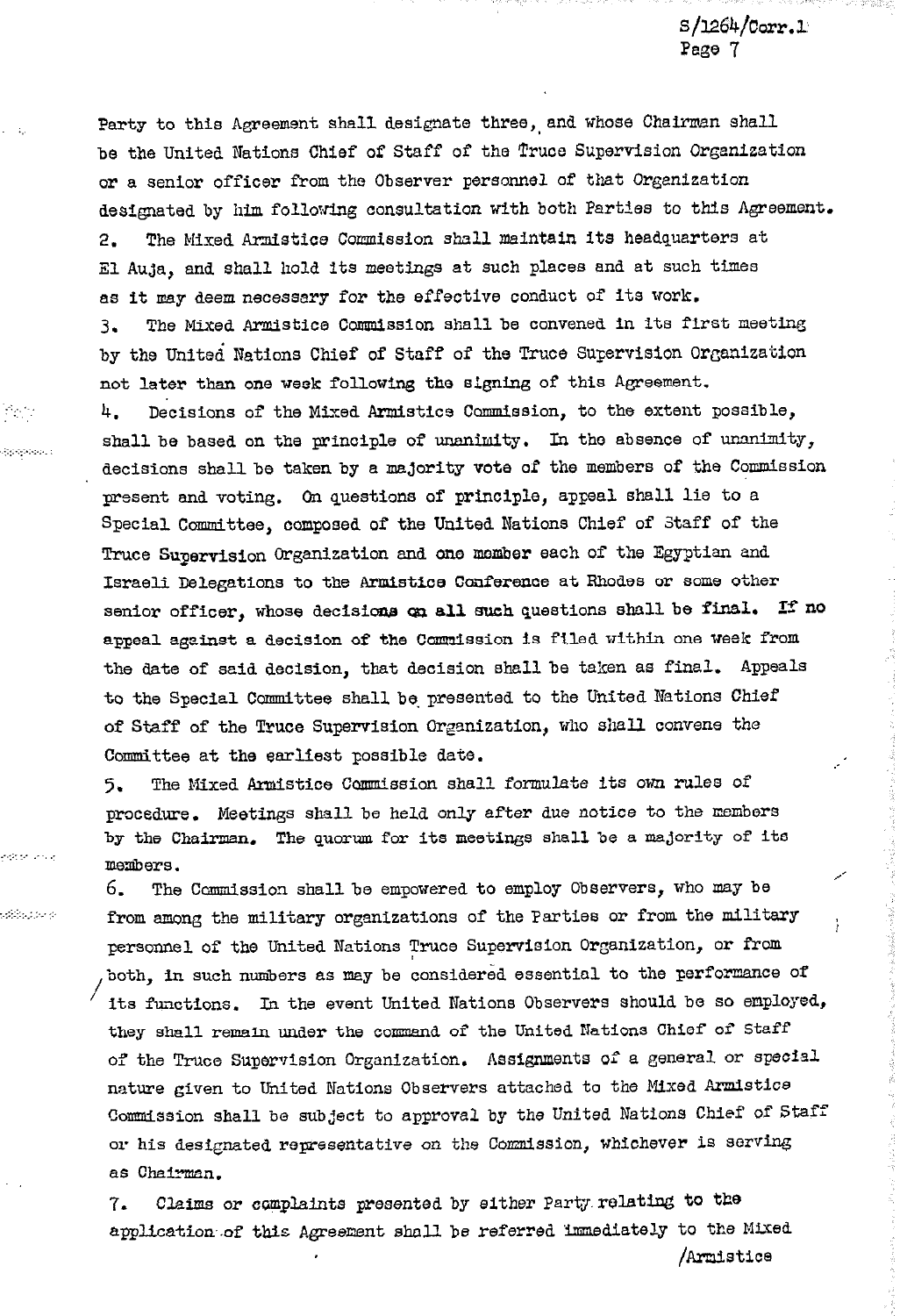## $S/1264/0027.1$  $P<sub>area</sub> 8$

Armictice Commission through its Chairman. The Commission shall take such action on all such claims or complaints by means of its observation and investigation machinery as it may deem appropriate, with a view to equitable and mutually satisfactory settlement.

Where interpretation of the meaning of a particular provision of this 8. agreement is at issue, the Commission's interpretation shall prevail, subject to the right of appeal as provided in paragraph 4. The Commission, in its discretion and as the need arises, may from time to time recommeni to the Parties modifications in the provisions of this Agreement.

The Mixed Armistice Commission shall submit to both Parties reports  $Q_{\mu}$ on its activities as frequently as it may consider necessary. A copy of easi such report shall be presented to the Secretary-General of the United Nation for transmission to the appropriate organ or agency of the United Nations. 10. Members of the Commission and its Observers shall be accorded such freedom of movement and access in the areas covered by this Agreement as the Commission may determine to be necessary, provided that when such decisions of the Commission are reached by a majority vote United Nations Observers only shall be employed.

11. The expenses of the Commission, other than those relating to United Nations Cbservers, shall be apportioned in equal shares between the two Parties to this Acreement.

## Article XI

No provision of this Agreement shall in any way prejudice the rights. claims and positions of either Party hereto in the ultimate peaceful settlement of the Palestine question.

#### Article XII

ı. The present Agreement is not subject to ratification and shall come 'into force immediately upon being signed.

 $2.$ This Agreement, having been negotiated and concluded in pursuance of the resolution of the Security Council of 16 November 1948 calling for the establishment of an Armistice in order to eliminate the threat to the reace in Palestine and to facilitate the transition from the present truce to permannt reace in Palestine, shall ramain in force until a peaceful settlement between the Fartiss is achieved, except as provided in taragraph 3 of this Article.

The Parties to this Agreement may, by mutual consent, revise this  $3.$ Agreement or any of its provisions, or may suspend its application, other the Articles I and II, at any time. In the absence of mutual agreement and after this Agreement has been effect for one year from the date of its signing, either of the Parties may call upon the Secretary-General of the /United Nations